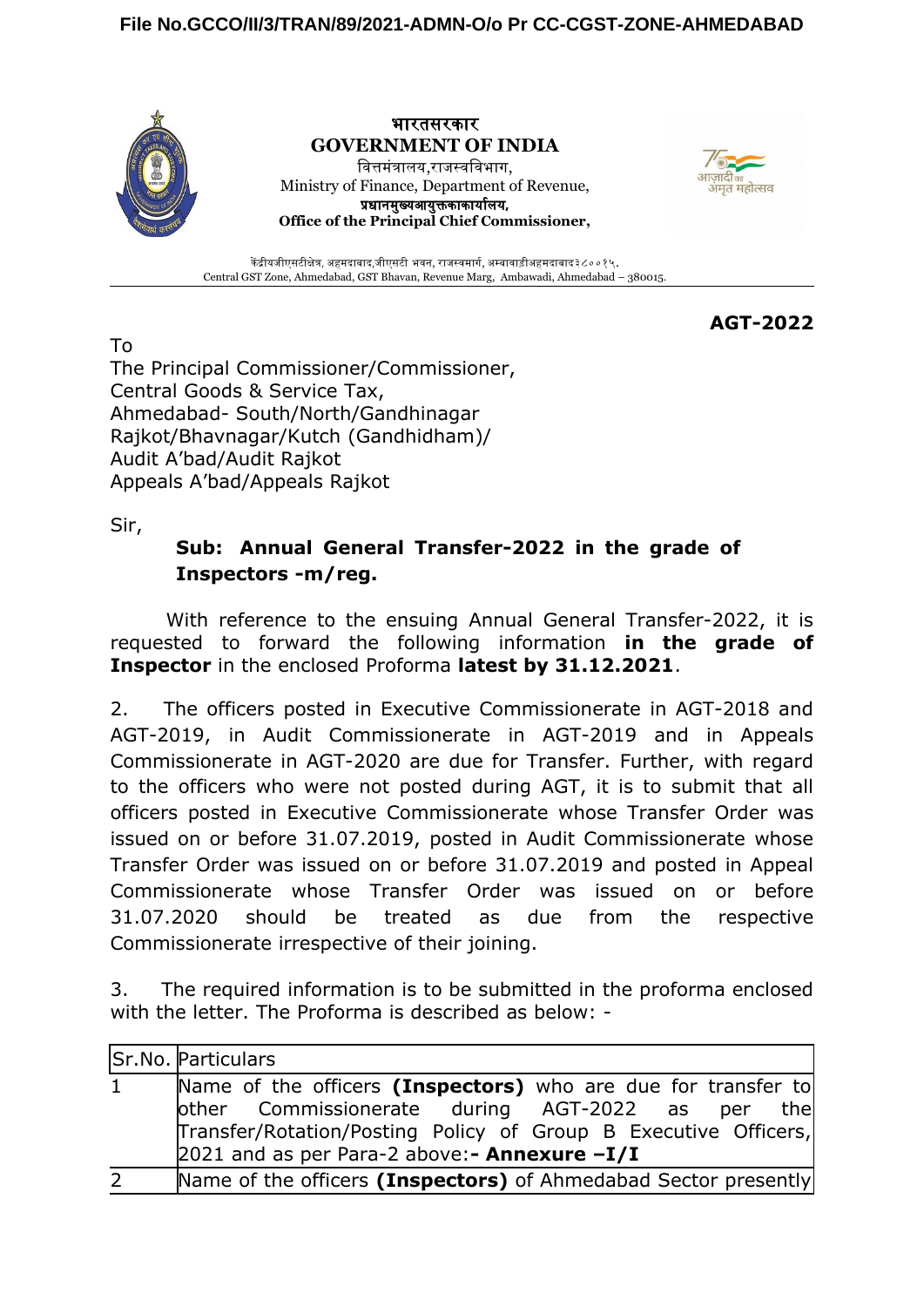| working in Rajkot Sector and vice versa on temporary transfer           |  |  |  |
|-------------------------------------------------------------------------|--|--|--|
| basis and are due for repatriation to their parent Sector during        |  |  |  |
| AGT-2022- Annexure- I/II                                                |  |  |  |
| Marco of effective fractional changes have considered that compared the |  |  |  |

3 Name of officers **(Inspectors)** who have completed 14 years and above in the respective sectors as per para 7 of the Transfer/Rotation/Posting Policy of Group B Executive Officers, 2021 **– Annexure- I/III**

4. CGST Ahmedabad South Commissionerate is requested to report desired information for officers working in Principal Chief Commissioner's Office (PCCO) and CESTAT- Ahmedabad bench while preparing list of officers at Ahmedabad South.

5. It is further requested that no column of any annexure should be left blank. In case of Nil detail in a particular column or annexure, 'NIL' must be mentioned in the respective column or annexure and each annexure should be on separate page. All the details mentioned in the annexures must be verified from the service book / record of the officer concerned and it should be attested by AO/CAO or the concerned officer with remarks *"checked from Service Book/other relevant record", duly countersigned by the Additional/Joint Commissioner (P&V) invariably.* Further, if any officer exempted from his due rotation/transfer in any category during AGT-2021 considering his request on the reasons narrated in the Policy, this fact may specifically be mentioned against name of such officers in the remark column of the respective annexure.

6. All the officers who had been transferred subsequent to AGT on the basis of representation/request received shall also be due for rotation, if they have completed their due/prescribed tenure.

7. It is also requested that all the above Annexures must be submitted in **excel sheet only** and softcopy thereof may also be sent on **esttpccoamd@nic.in** through e-Office only and all the mails with subject AGT-2022, should be tagged as **"AGT-2022"**. Further, Name and contact number (landline and mobile both) of the Asst./Dy. Commissioner, Superintendent & Inspector who are dealing with AGT related matters may also be furnished in forwarding letter.

8. The list of officers due for transfer as per Transfer/Rotation/Posting Policy for Group B Executive Officers, 2021 should be weighted and approved by respective Commissioner.

## 9. **The last date of receipt of the information in the enclosed annexure is 31.12.2021. As there is sufficient time for gathering the information, the information should invariably be submitted to this office not later than the said date.**

10. This issues with the approval of the Chief Commissioner, Central